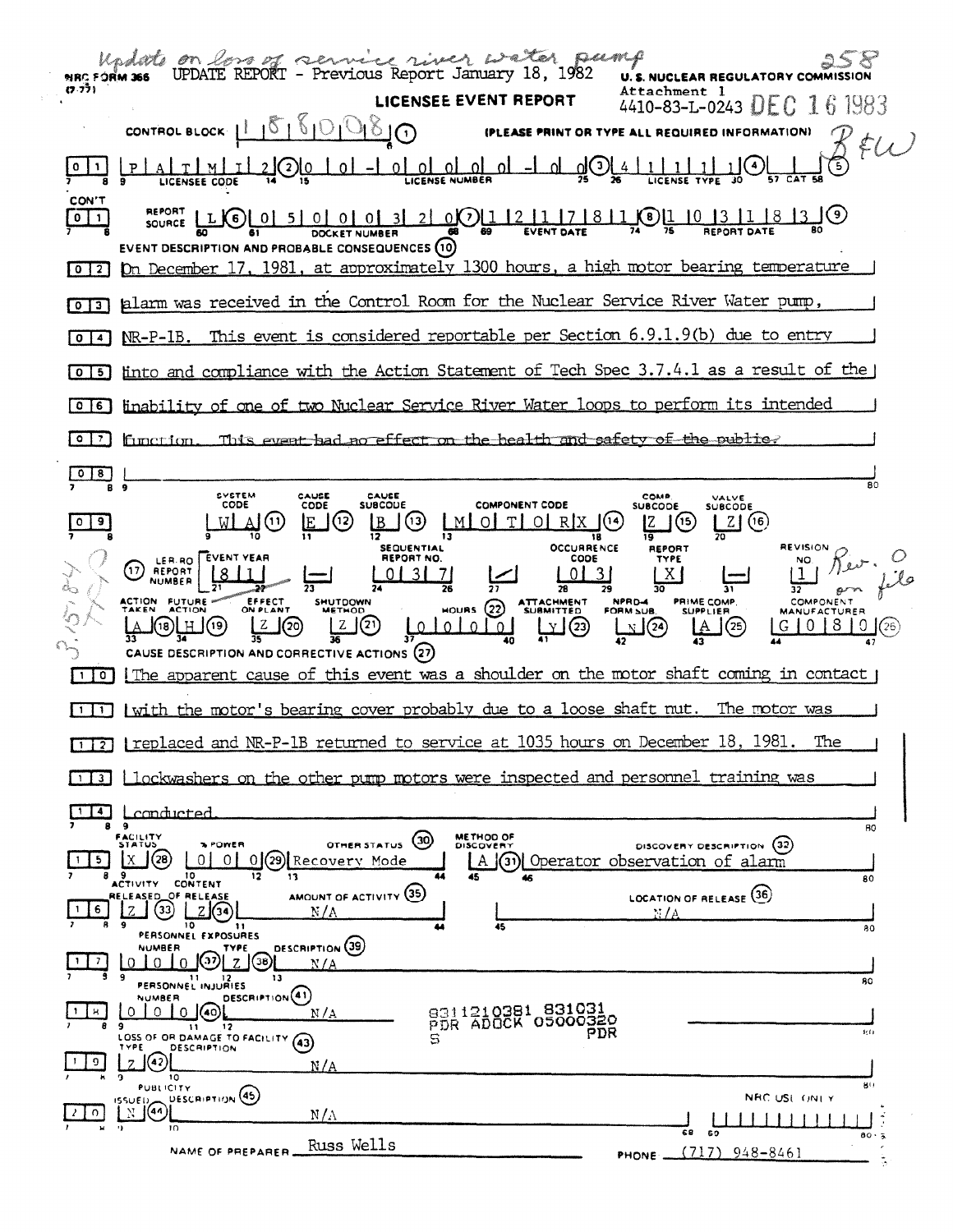

## **GPU Nuclear Corporation**

Route 441 South Middletown, Pennsylvania 17057-0191 717 944-7621 TELEX 84-2386 Writer's Direct Dial Number:

## October 31, 1983 4410-83-L-0243

Office of Inspection and Enforcement Attn: Dr. Thomas E. Murley Regional Administrator US Nuclear Regulatory Commission Region I 631 Park Avenue King of Prussia, PA 19406

Dear Sir:

Three Mile Island Nuclear Station, Unit 2 (TMI-2) Operating License No. DPR-73 Docket No. 50 -320 Updated Licensee Event Reports

The Licensee Event Reports listed in Attachment 1 have been updated and are enclosed as Attachment 2 to this letter.

If you have any questions, please contact Mr. J. J. Byrne of my staff

ncerely 77 *\_I*   $\mu$ *y* étor,

BKK/JJB/RDW/jep

Attachments

CC: Mr. L. R. Barratt, Deputy Program Director - TMI Program Office Dr. B. J. Snyder, Program Director - TMI Program Office



320<br>PDR<br>PDR ,'-■  $\frac{1}{2}$  $\sim$   $\vee$  $\frac{1}{\sqrt{2}}$ 

GPU Nuclear Corporation is a subsidiary of the General Public Utilities Corporation